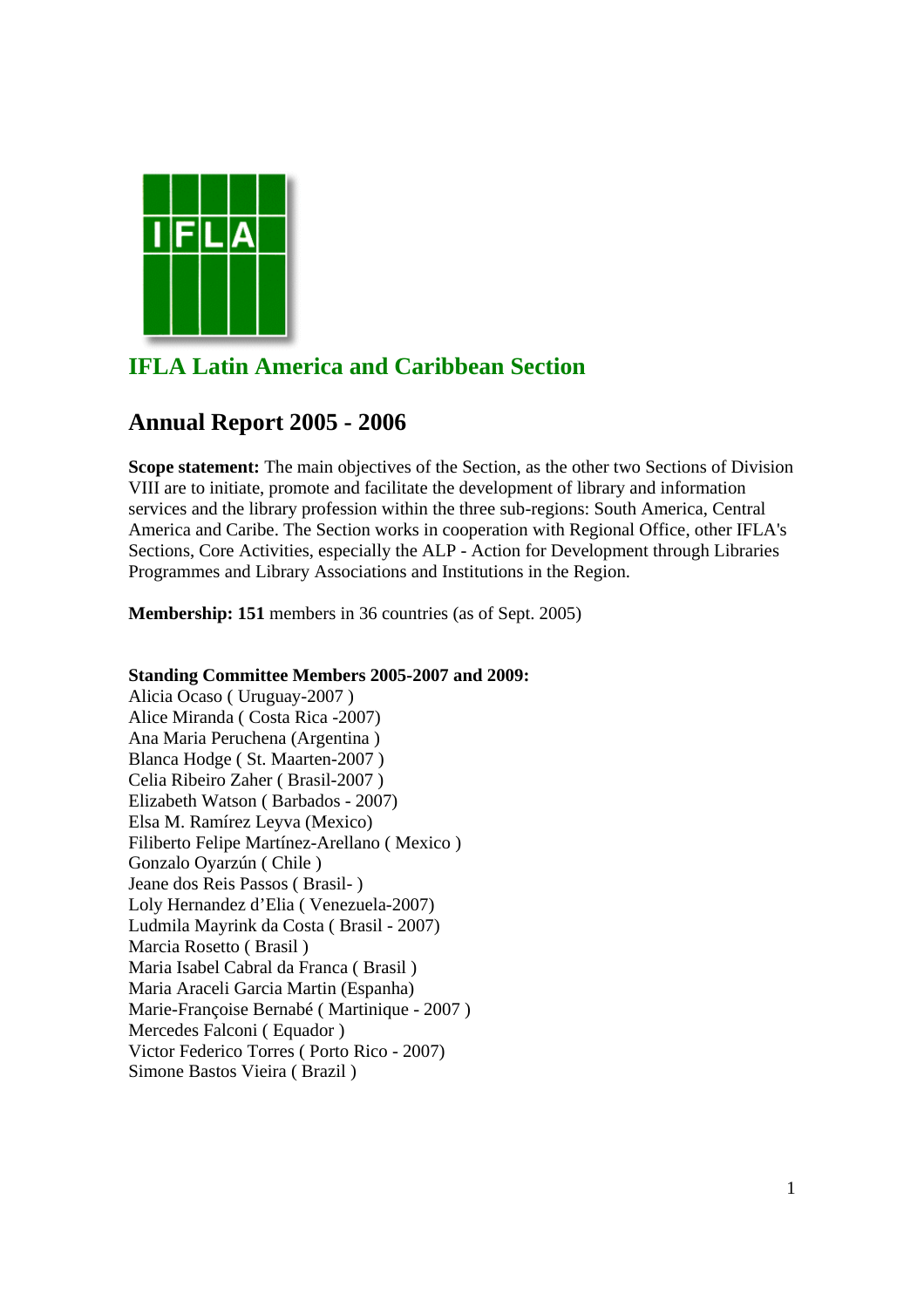## **Corresponding Members:**

Estela Morales ( Mexico ) Ivone Tálamo ( Brasil ) Maria Elena Zapata ( Venezuela )

# **Resource Person :**

Gloria Maria Rodriguez ( Colombia ) César Castro ( Perú ) Olinda Gomez ( El Salvador)

# **Ex-Offcio , Regional Manager for Latin America & Caribe**

Elizabet Maria Ramos de Carvalho

**Regional Office Assessor**  Stela Maris Fernandez ( Argentina)

## **Officers ( 2005-2007) :**

Chair and Treasurer Maria Isabel Cabral da Franca Presidente do Grupo de Informação e Documentação Jurídica – GIDJ/RJ Rio de Janeiro - Brasil Email: mifranca@centroin.com.br **Secretary** Filiberto Felipe Martínez-Arellano Director University Center for Library Science Research National Autonomus University of Mexico – UNAM Mexico 04510 DF felipe@cuib.unam.mx

# **Information Coordinator and IFLA/LAC Newsletter Editor**

Elizabet Maria Ramos de Carvalho

**Meetings:** The Standing Committee held one mid-term year meeting for the period under report:

Mid-term year Meeting, Fortaleza City, Ceará, Brazil 24-25 March 2006 The mid-term year meeting was hosted by the State Public Library Governador Menezes Pimentel from Ceara State in Fortaleza city / Brazil. It would include also: a SIDA Workshop on *Logical Frame Analysis sponsored by ALP and* a Workshop for the local professionals presenting the Standing Committee Members experience in Latin America and Caribe countries and was attended by the following members and representatives: Maria Isabel Cabral da Franca (Chair, Brazil ), Filiberto Felipe Martínez-Arellano ( Secretary /Mexico ), Elizabet Maria Ramos de Carvalho (RO Manager and Information Coordinator,), Marly Soler ( RO Secretary, Brazil ), Stela Maris Fernandez (RO Assessor, Argentina), Gunilla Natvig (ALP Programme,Sweden), Blanca Hodge ( St. Maarten ),Elsa M. Ramírez Leyva (Mexico), Gloria Maria Rodriguez ( Colombia), Marcia Rosetto ( Brazil ), Simone Bastos Vieira ( Brazil), Celia Ribeiro Zaher ( Brazil), Ludmila Mayrink (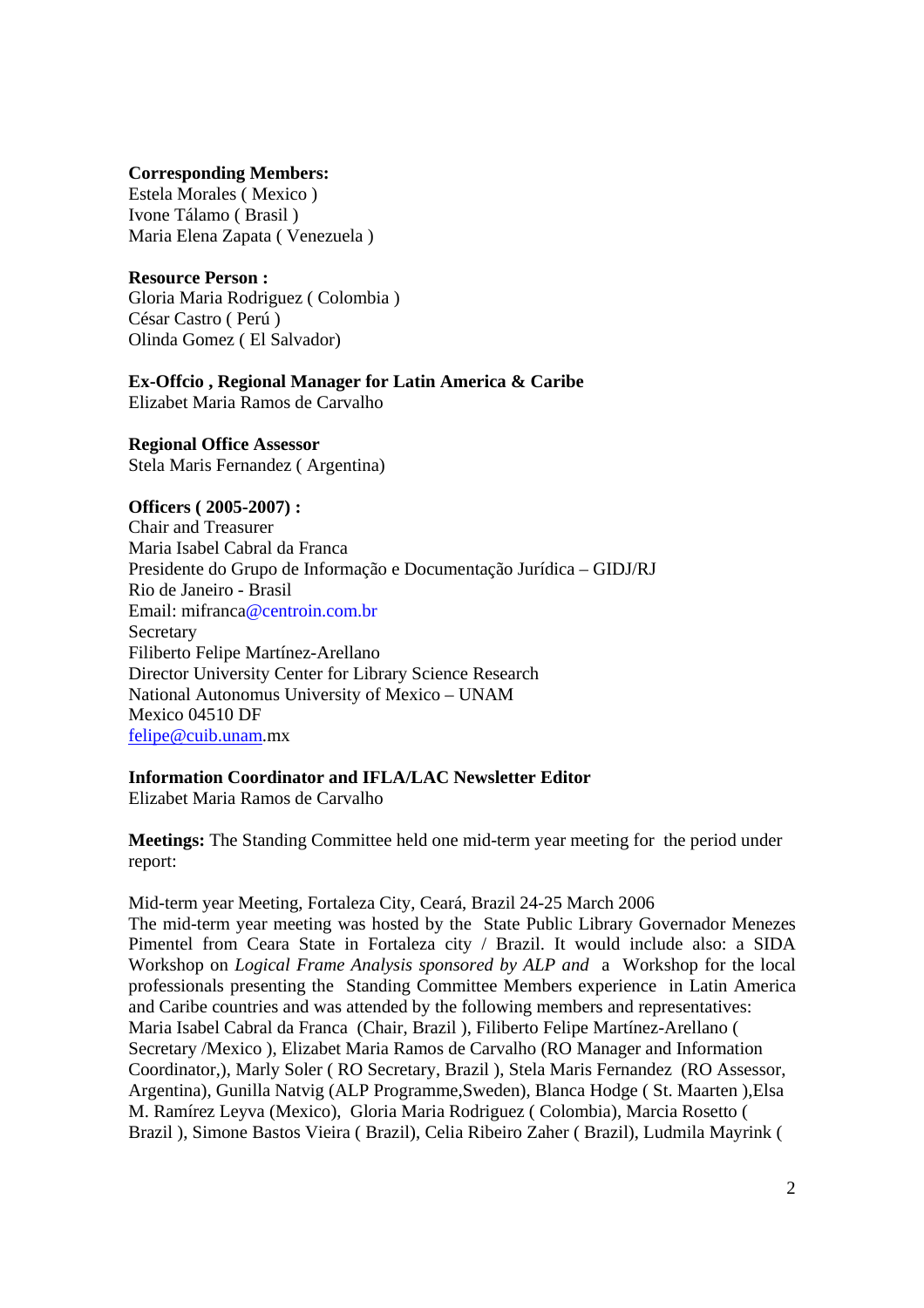Brazil), Ana Maria Perucchena ( Argentina), Mercedes Falconi (Equador), Loly D'Elia ( Venezuela), Maria Elena Zapata ( Venezuela), Cesar Castro ( Peru), Doris Samanez ( Peru), Marie-Françoise Bernabé ( Martinique), Elizabeth Watson ( Barbados) , Olinda Gomez ( El Salvador) and Araceli Garcia ( España )

The week days meetings were very productive. Policy issues were discussed. These included IFLA involvement in WSIS, Advocacy and future directions for the IFLA, IFLA's Sections Review, Strategic Plan, the nomination of Standing Committee members for 2005-2009, fundseeking within the region to support projects and promotion of IFLA activities and membership in the region.

Latin American Memorial Meeting (Sao Paulo, Brazil, March 17th, 2006)

Elizabet Carvalho commented that since most of the SC members from Latin America would have a layover in Sao Paulo on their way to Fortaleza, Brazil, together with the Latin American Memorial President, invited to those members to attend the Memorial meeting, offering to cover local transport, hotel and board expenses as well as to arrange a visit to the International Book Biennale Fair that had place in Sao Paulo in those days.

Maria Elena Zapata spoke on the Latin American Memorial Meeting, reporting that during the meeting a cooperative program for establishing a Reference Center on Latin American publications was proposed. Moreover, the Latin American Memorial could be used to train librarians in the organization and systematization of library collections. This institution also nominated itself to be host of the Third Seminar on Libraries Services for Indigenous People. The application shall be elaborated by Cesar Castro y Celia Zaher with the help of FEBAB.

Representing FEBAB and SENAC, Marcia Rosetto and Jeane dos Reis Passos, offered a social diner for the members of the PC who was in Sao Paulo for the Memorial Meeting.

Seminar on the Logical Framework Analysis (LFA)

Zapata also reported on the Logical Framework Analysis – LFA Seminar held previously to the SC meeting. She mentioned the seminar provided the participants needed elements in order to work with this tool, which will contribute to improve the justification and elaboration of better projects.

After Maria Elena's report on the Logical Framework Seminar, Gunilla Natvig y Elizabet Carvalho suggested that some recommendations based on this methodology would be made in the formats for project presentation to ALP. To this end, a Task Group was appointed made up of Gloria Rodriguez, Maria Elena Zapata, Cesar Castro, Ana Maria Peruchena and Doris Samanez. The group, which received support from other SC members, recommended the project presentations form should include the following elements:

- 1. Institutional Framework Institution in Charge Person(s) in Charge Allied institutions and organizations
- 2. Antecedents/Justification
- 3. Objectives (General/Specific)
- 4. Beneficiaries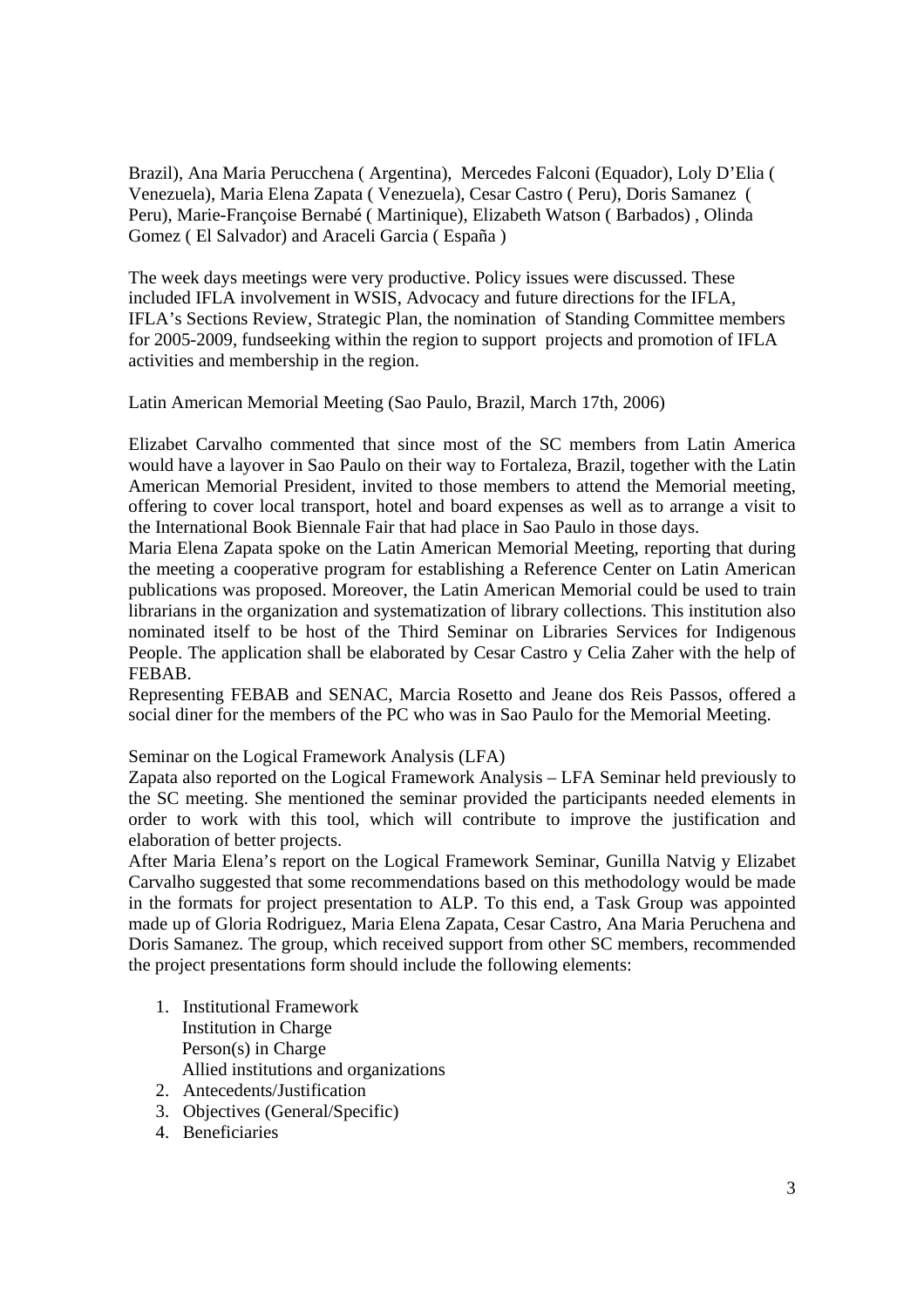Brief Description of their profile Direct and indirect

- 5. Project description
- 6. Anticipated results
- 7. Project scope
- 8. Impact on the country and the region

ALP Assistant reported that the ALP financial situation is positive. SIDA would secure funding for good projects initiated by the Division VIII in the next five years. The 2005 Annual Report of the ALP Programme and the List of Approved Projects and Planned Activities in Latin America & Caribe were distributed to the SC Members. ALP Assistent also informed about the ALP Steering Committee Meeting which was held in Oslo during 10-12 August 2005 and the LFA Seminar held in Uppsala , Sweden on last Oct.2005 to improve two IFLA Programs ALP and FAIFE with SIDA support.

IFLA Travel Grant applicants, ALP-funded project proposals, ALP Scholarships and Attachments applications were informed and analysed.

The Section's activities for IFLA 2006 in Seoul were planned to include a two-hour slot programme with the theme: Dynamics in Information Literacy in Latin America and Caribe with 6 speakers.

The time and venue of the next mid-conference meeting in 2007 was already considered.

The Chair presented an information report as the IFLA Governing Board Meeting from where she had just arrived. She informed members that the final result of the Sections Review Report was presented by the PC . The IFLA/LAC Strategic Plan 2005-2006 was presented to SC members and it was informed that is already in IFLAnet .

The Regional Manager informed about her participation in the events in Peru and Brazil in 2005. And her participation in ABGRA Seminar/Argentina and 2ºIntegrar /Brasil in 2006. The meetings also included discussions on the Section's roles and responsibilities in the  $72_{st}$ WLIC Conference Programme, plans for the mid-conference meeting in 2007 and the next WLIC in Durban in August 2007.

The ALP Assistant reported on grants offered by Nordic countries: SIDA Speaker Grants, NORAD IFLA Travel Grants. ALP Criteria and Guidelines for project proposal selection were brought up to the attention of the incoming Standing Committee Members.

# **Meetings at World Library and Information Congress – WLIC 72st IFLA General Conference and Council**

Two meetings of the Standing Committee Members were held in Seoul, Korea, on Sunday Aug. 20th and 24th August.. It was attended by the following members:

Maria Isabel Cabral da Franca ( Chair, Brasil ), Elizabet Maria Ramos de Carvalho (RO Manager and Information Coordinator), Felipe Martinez ( Secretary, Mexico), Birgitta Sandell ( ALP Director), Stela Maris Fernandez ( RO Assessor) ,Blanca Hodge ( St. Maarten ), Marcia Rosetto ( Brasil ), Simone Vieira Bastos ( Brasil ), Elizabeth Watson ( Barbados ), Ana Maria Peruchena ( Argentina), Araceli Gómez Martín (Spain), Estela Morales ( Mexico), Olinda Gomez ( Corresponding Member, El Salvador). *Others attendants:* 

Margarita Pobea Reyes (Cuba), Marta Terry González (Cuba), Ana Cecilia Torres Muñoz (Costa Rica), Ricardo López Muñoz (Chile), Tekla Nachbar (E.U.A), Michael Heaney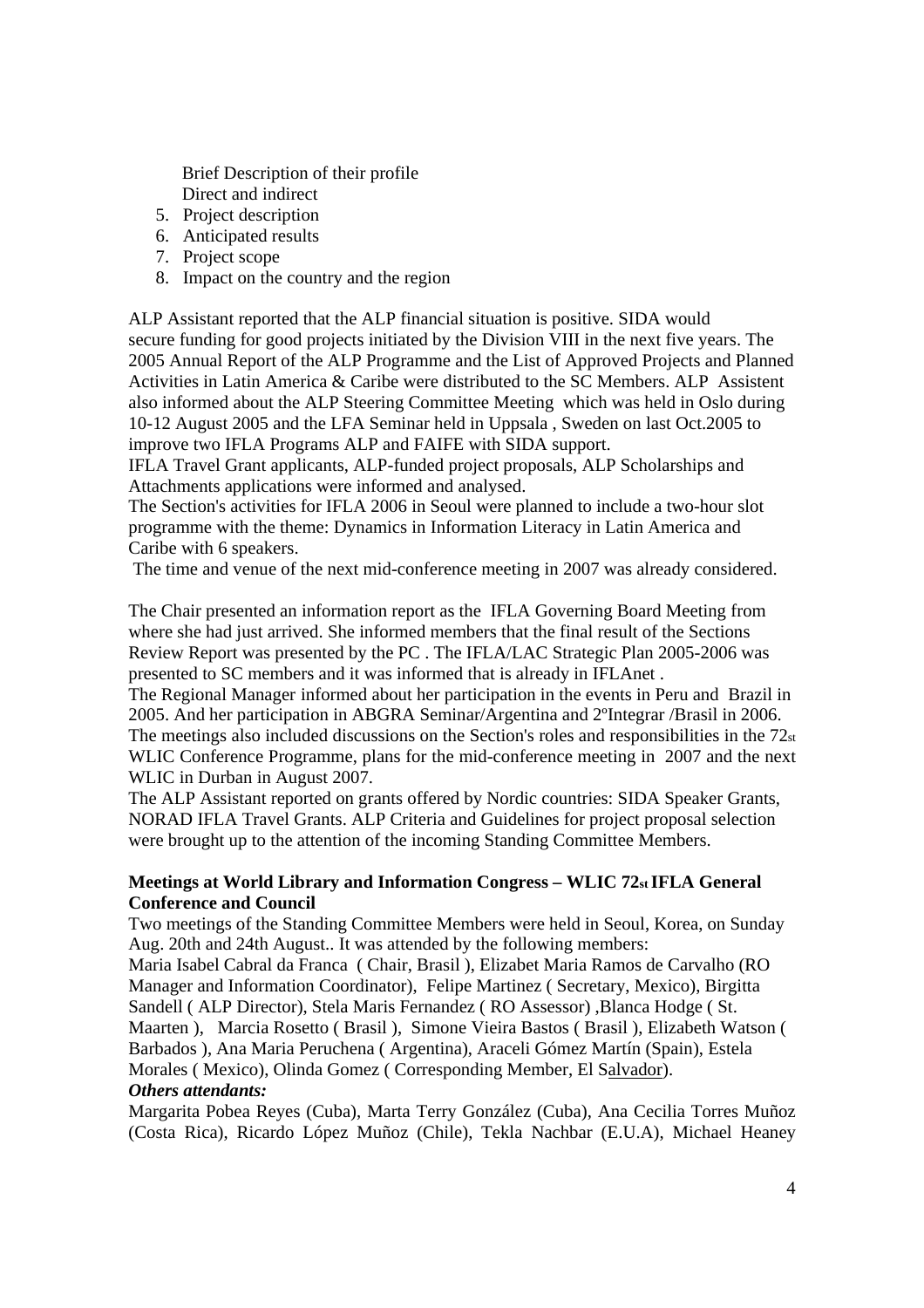(Great Britain), Patricia Roberts (Jamaica), Jesús Lau (Mexico), Adolfo Rodríguez Gallardo (Mexico),Evadne McLean (Jamaica) Joan Vacianna (Jamaica). Michael Heaney from the Statistics and Evaluation Section wanted cooperation with LAC Section members to arise statistics of libraries users in our Region to join the Unesco Global Statistics Survey.

It was held an Open Forum which theme was : Dynamics in Information Literacy in Latin America and Caribe with 5 speakers: Jorge Meneses and Alice Miranda, Marcia Rosetto, Estela Morales, Marta Terry and Ingrid Iton presented by Elizabet Watson.. The audience was of 80 participants.

# **Conferences, Seminars and Workshops Programmes :**

## **Mid-term year Conference, Fortaleza City, 22 March 2006**

In addition to the meeting of the Standing Committee Members, LAC members organized a Workshop on Latin America and Caribbean activities of Standing Committee Members in their own countries . Many participants had the opportunity to familiarize themselves for the first time with key issues and problems associated with . The Ceara State Library "BPGMP" had the 139ºbirthday celebration with this workshop.

The workshop included speakers from the LAC SC Members — Elsa Ramirez, Mercedes Falconi, Felipe Martinez, Ana Maria Perucchena, Doris Samanez, Blanca Hodge, Marie-Françoise Bernabé, Stela Maris Fernandes, Elizabeth Watson, Araceli Garcia and Celia Zaher. The workshop had also a special invited speaker from the Information Public Library of Centre Geoge Pompidou from Paris, Mrs. Souad Hubert. The whole event was attended by 120 librarians and information professionals from

Ceara/Brazil.

**II Integrar – International Congress in Archives, Museums and Libraries – São Paulo/Brazil** It was sponsored by FEBAB and had an expressive participation of IFLA members . LAC Section was presented in a plenary session. June, 2006.

**Workshop on Digital libraries sponsored by the US General Consulate of Rio de Janeiro** where was presented important flashes from IFLA- Seoul Conference.

**10º SNBU – University Libraries National Seminar – Salvador – Bahia/Brasil** where was held the 3º Library Associations National Seminar and The LAC Section was presented with a paper of The IFLA Information Literacy actions.

# **Projects:**  *ALP Approved Projects*

- *Project 351 "Interactive didactic unit on documentary about processes of documental on electronic media"* (Costa Rica) Comment: it was prepared a CD to disseminate the Project in the Region.
- *Project 353 "Read to live: a bibliotherapy experience in natural disaster conditions"* (Venezuela)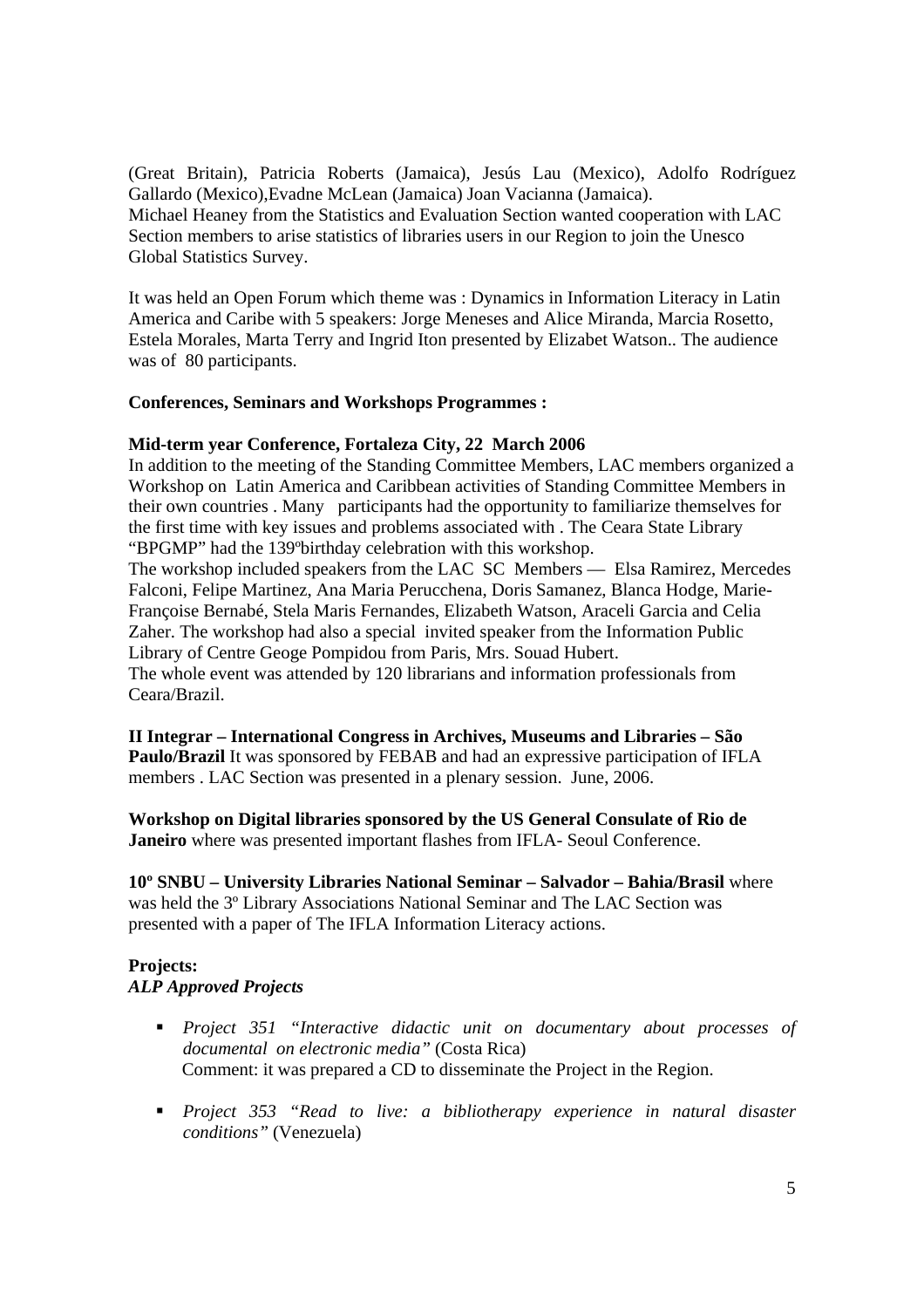Comment: The money was sent in January 2002, but due to the political situation, the meeting has been postponed until Spring 2005. The minutes and a manual with practical guidelines are drawn up in English and Spanish for their publication.

 *Project 363 "Network of Quichua rural libraries: access to information services"*  (Peru)

Comment: It was originally planned for 2004; however, it had to be postponed due to social disturbances. It will start again.

 *Project 364 "Book-lending points at local fairs and in markets in Latin America"* (Chile)

Comment: DIBAM, in Chile, coordinates the Project being developed in Argentina, Bolivia, Brazil and Peru. Money is directly sent to the four participating countries. Reports will be submitted by Bolivia (Sucre) and Brazil (Rio de Janeiro). There was settled down one more Book-lending point in a Shopping Center in Rio de Janeiro, june 2006.

- *Project 366 "SIC Model: civic information services targeted to workers dealing with indigenous communities"* (Bolivia) Comment: The working days have been carried out in Bolivia, Ecuador and Peru. There is still missing the rendering of accounts and final report
- *Project 367 "South American Seminar on IFLA/UNESCO's Public and School Library Manifestos"* Comment: This project was performed successfully. It was suggested that it might be carried out in other Latin-American and Caribbean Regions. There is still missing the rendering of accounts and final report.
- *Project 369 "In service training for public librarians" (Columbia)* Comment: This project was successfully concluded, and represented a way of diffusing the region's experiences. There is still missing a rendering of accounts and final report.
- *Project 371 "Seminar on Library Associations of Latin America and the Caribbean" (Argentina)* Comment: Approved and happened in April 2006.
- **Project 372 "Book house agent and telecenter for the municipal library of** *Miraflores* " (Peru). Approved and happened in November 2005.
- *Project 373 "Knowledge core for citizens (BCCC) training for young people"*  (Brazil) Project approved for 2006 due to the fact that it incorporates essentially valuable elements, a participative methodology for compiling, processing and availability of local information, and participation of young's in the project development.
- *Project 374 "Education for librarians on copyright"* (CERLALC/ Colombia)